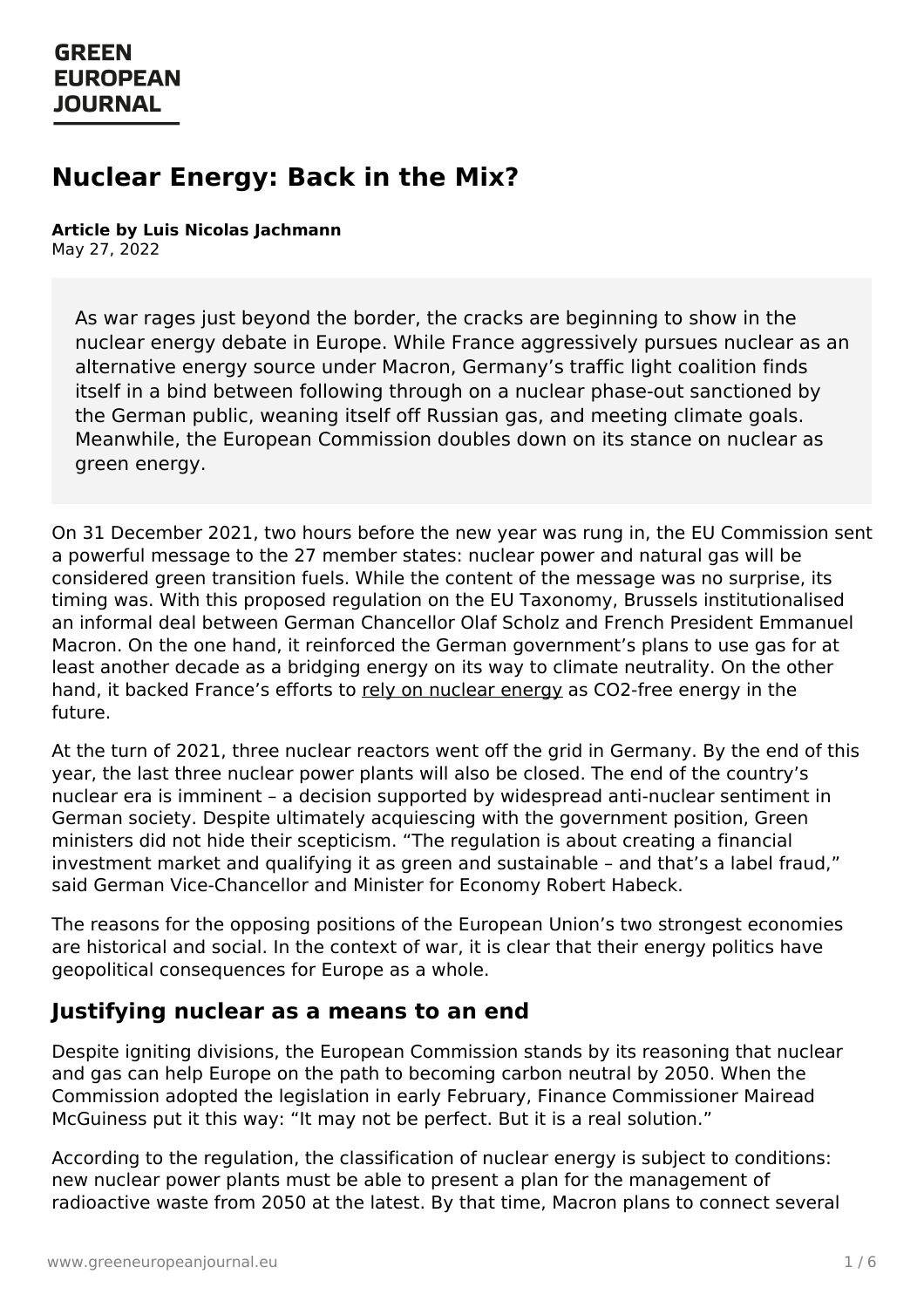nuclear reactors to the grid in France.

Even if reactors are quasi-carbon-free once built, their installation is energy-intensive. Additionally, nuclear reduces the incentives to heavily invest in renewables.

Stefan Wenzel has been following this position for years. As the German parliamentarian for European affairs, he is also regularly in Paris, where he meets French colleagues. The Green member of the Bundestag criticises the Commission's decision: "The original idea of the taxonomy is being destroyed. The actual goal is missed." The aim of the taxonomy, he says, is to give investors and private individuals an orientation regarding which sustainable bonds they can invest in. Wenzel does not believe sustainable investors will now switch from renewable energies to nuclear energy: "The decision will not lead to private money flowing into nuclear power because it is simply highly uneconomical." Experts estimate that the returns on investments in renewable energies are considerably higher.

#### **A divided union**

Germany, Austria, Italy, Spain, and Portugal have been speaking out against nuclear energy for years. But their opposition hardly seems credible when they are the greatest beneficiaries of the privileged position of gas. What's more, these countries would need a majority in the European Parliament or at least 20 member states on their side. For eastern European states such as Bulgaria, Poland, Romania, and Slovakia, nuclear energy appears as a reliable business proposition and is attracting long-term investment.and promises long-term investment to Baltic states and eastern European countries – such as Bulgaria, Poland, Romania, and Slovakia.

France's nuclear energy boomed in the 1980s as a result of major state investment in response to the 1970s' oil crises. However, in recent years almost half of all reactors have been approaching their end-of-life date, with some appearing to demonstrate malfunctions. Two weeks before the Russian invasion of Ukraine, Macron paid a visit to the turbine [manufacturer](https://www.macommune.info/nucleaire-emmanuel-macron-en-visite-a-belfort-le-10-fevrier/) Alstom in Belfort. In front of hundreds of its workers in blue jackets, Macron asserted that these turbines for nuclear reactors were helping "the energy destiny of France". His rhetoric pitches this sector as important for national and global markets.

#### **Our latest edition – Moving Targets: Geopolitics in a Warming World – is out now.**

It is available to read online & order straight to your door.

#### [READ](https://www.greeneuropeanjournal.eu/edition/moving-targets/) & Order

Macron plans to build six new [nuclear](https://www.reuters.com/business/energy/frances-edf-could-sell-renewables-focus-nuclear-bfm-2022-04-13/) power plants. The EDF group has submitted a proposal to the state to build them for around 50 billion euros. In a second step, up to eight more [power](https://www.greeneuropeanjournal.eu) plants could be built, depending on demand. Last November, Macron also brought small modular reactors into play. These reactors are the size of a football field, produce significantly less than conventional plants, but are more compact and kind to the natural landscape. Despite warnings that [forecasts](https://www.advancedsciencenews.com/small-modular-reactors-offer-no-hope-for-nuclear-energy/) of the economic benefits of such reactors may be highly optimistic, in the 2030 [investment](https://www.france24.com/en/france/20211012-macron-unveils-%25E2%2582%25AC30-billion-investment-plan-to-re-industralise-france) programme, 170 million euros have been earmarked for research.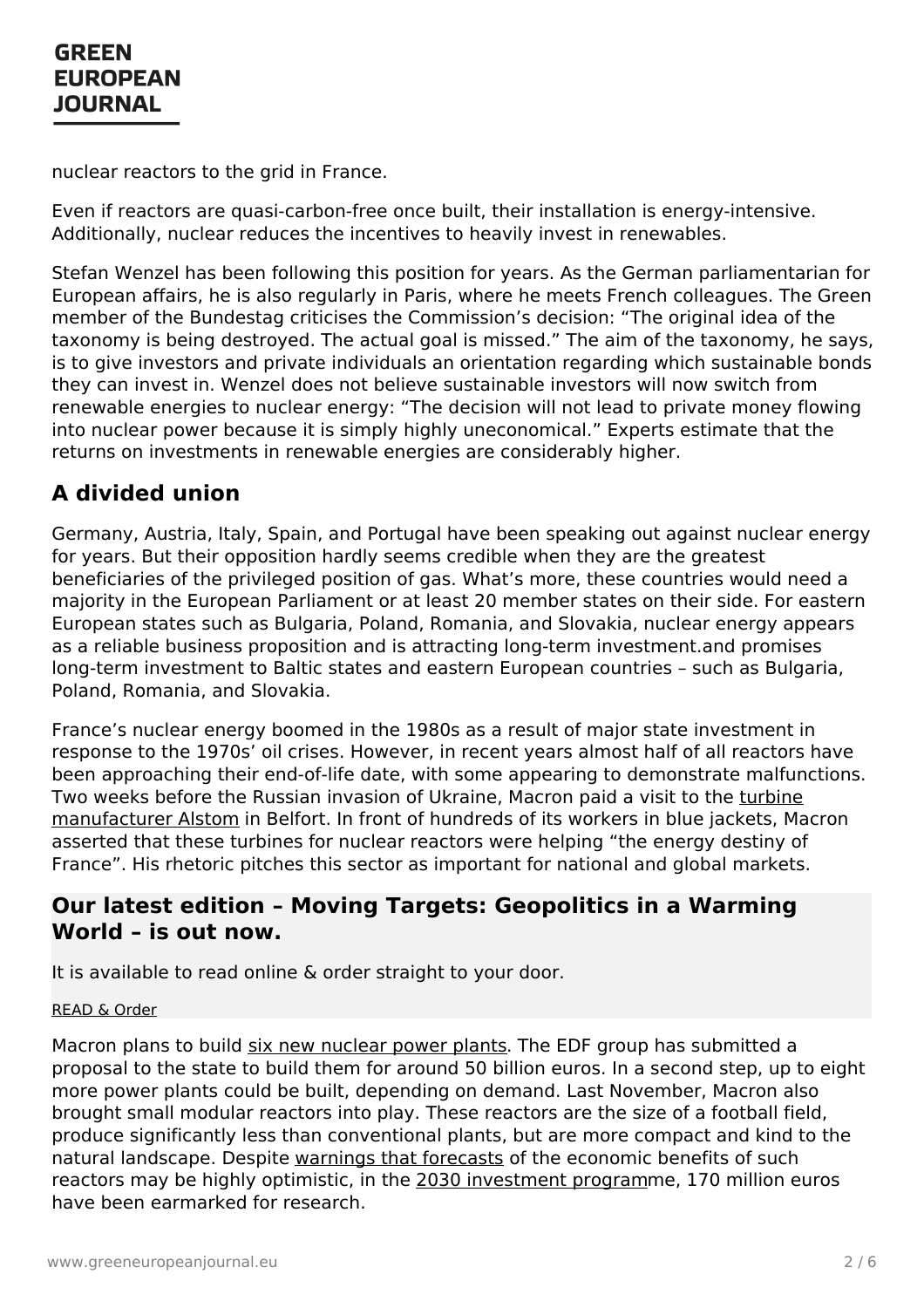Stefan Thomas, German researcher at Wuppertal Institute for climate, has little sympathy for the French argument that nuclear energy is essential for the EU's climate goals: "You wouldn't need nuclear energy for climate neutrality. If Germany, with its much smaller potential for renewable energies, manages to become climate-neutral by 2045 from its own production – apart from the import of green hydrogen – then France, with its larger surface area and greater potential for wind energy, can do more," says Thomas.

To him, the French position stems from geopolitical ambitions: "Many commentators are quick to point to France's nuclear force. The military background seems plausible to me. With the construction of civilian reactors, one also wants to secure the know-how as media reported. Dual use, at least, is not ruled out. In principle, you can also produce plutonium for nuclear bombs in the civilian reactors", says Stefan Thomas.

Nicolas Mazzucchi works for the French Foundation for Strategic Research. The expert in economic geography claims each country must be allowed to follow its own energy path as long as it reduces CO2 emissions: "If Germany, Austria, or Luxembourg do not want to produce nuclear energy, they are free not to do so. Nobody is forcing them to. And the same goes for France: nobody is forcing the country to rely on gas like its eastern neighbour, for example. When you have an incident in a chemical power plant in Germany, France will also be affected. And France is not claiming Germany has to shut down all coal power plants all of a sudden. There are regulations and they are surely some of the strictest in the world."

> In the context of war, it is clear that their energy politics have geopolitical consequences for Europe as a whole.

# **Talking nuclear**

Macron has intensified his rhetoric of greater energy independence for France in the wake of the Russian invasion of Ukraine: "We can no longer depend on others, and in particular on Russian gas, to move around and to run our factories. That is why, after having decided to develop renewable energies and build new nuclear reactors for France, I will defend a strategy of European energy independence", Macron said in March 2022.

During the 2022 French presidential campaigns, many candidates adopted the rhetoric of the incumbent: "Most of the parties are behind his proposals. They just differ in the number of new power plants they want to construct. However, the Green party and the far-left party are anti-nuclear," says Mazzucchi. "Despite attacks from the Right and Left, as well as trade unions, all these political opponents have been calling for nuclear power to be kept high – as a [national](https://www.greeneuropeanjournal.eu) symbol" observes German MP Wenzel.

In a way, the support for nuclear energy among the French population makes it easy for reelected president Macron to promise new reactors. A poll commissioned by the magazine Les Echos in November 2021 shows that more than half of French people think it is right for their country to focus on renewable energies and nuclear power.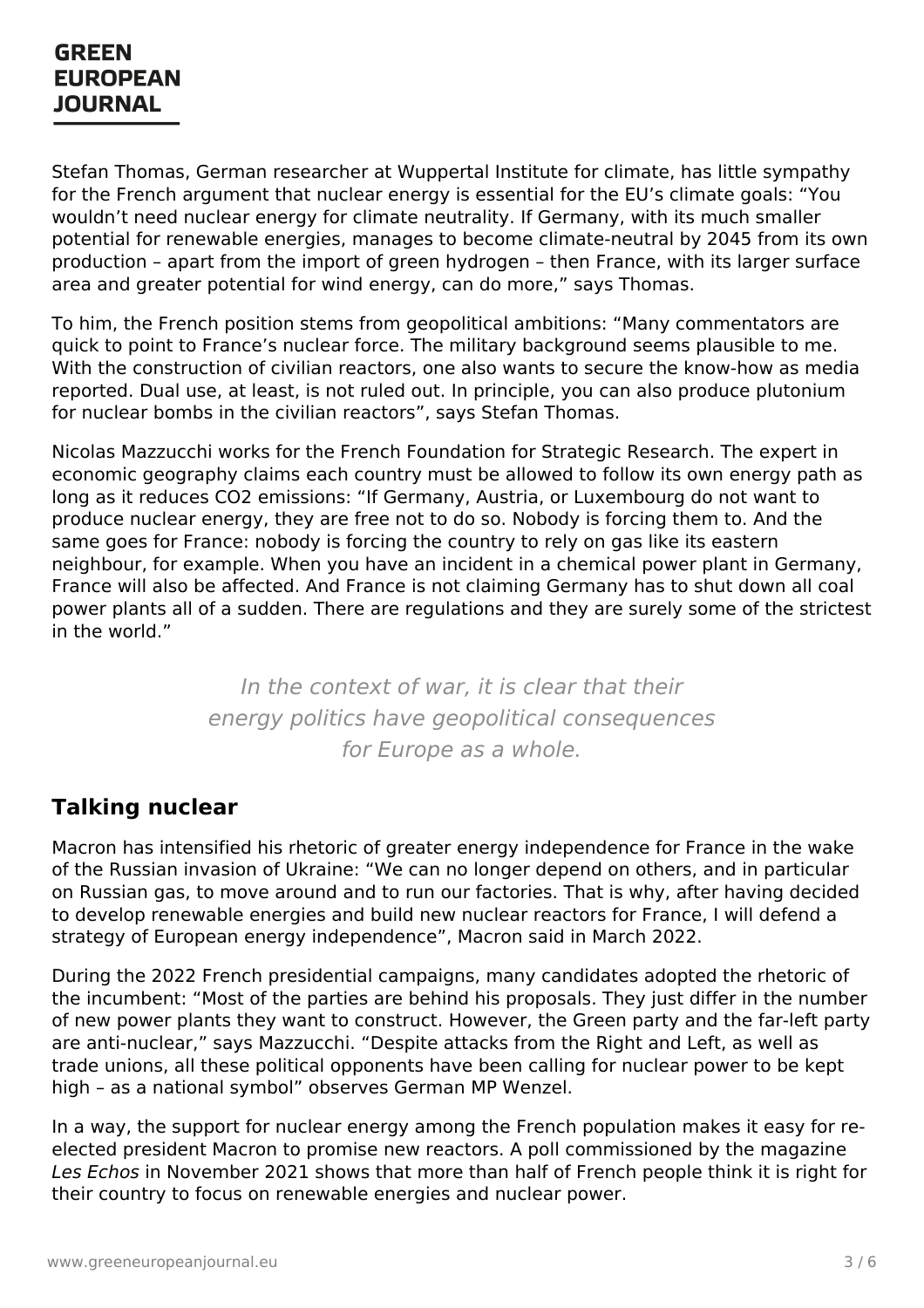Energy companies who stand to lose the most have been among the critics of this pivot to nuclear. Engie and TotalEnergies, France's fossil energy giants, advocate for their gas and renewable energies, including wind power and solar energy: "They are not entirely opposed but they are advocating for other solutions," says Mazzucchi.

Today, people tend to forget that France, like Germany, also had a substantial anti-nuclear movement in the 1970s. In the 1990s, however, opposition waned: "The protest movement in France appears to have resigned at some point. The Greens are still against it in France today, but that's almost it," says Stefan Thomas. Unlike in Germany, left-wing parties in France are divided on the issue of nuclear energy. "It's no secret that at EDF, the state energy company that also operates the nuclear reactors, the communist trade unions are very strong. So even on the Left, there is support for nuclear energy"– as well as among figures on the far-right, such as Marine Le Pen.

Nicolas Mazzucchi traces the origins of France's dependence on nuclear energy to 1973, when the oil shock compelled European countries to search for new energy sources: "Most of the countries decided to focus on the resources that were available at that time on the continent whether coal or gas. France made a totally different choice having in mind that switching to another hydrocarbon would not contribute to much energy security. So France accelerated its nuclear programme."

#### **Giving up on giving up nuclear?**

For years, many Germans were in favour of phasing out nuclear energy: the nuclear buildup between the two blocs during the Cold War had generated a strong anti-nuclear movement. The peace movement gave rise to a Green Party in the 1980s, which has since taken power in several governments. But now rising energy prices and dependence on Russian energy imports, as well as the war against Ukraine in March shaped a shift in public opinion: for the first time, a majority is in favour of [extending](https://www.rnd.de/politik/umfrage-rund-die-haelfte-der-deutschen-glaubt-an-eine-rolle-der-atomkraft-bei-der-energiewende-5H2UOMNFBSKINVSWTAFLL674Y4.html) the last nuclear reactors in operation, according to a representative poll by the public TV channel ZDF.

But so far, Germany remains a long way from changing its nuclear policy. However, since the war began, it has cancelled the gas project Nord Stream II. It is also looking to expand natural gas imports from the USA, Qatar, and other countries.

Already limited to functioning as a bridge energy in recent years, nuclear power in Germany is on its last legs. The German scientist Stefan Thomas sees 1986 as a turning point: "After the Chernobyl reactor accident, the Social Democrats joined the Greens. This meant that half of the party spectrum in Germany at the time was already against nuclear energy. In 2002, the first governing coalition took the [unprecedented](https://journals.sagepub.com/doi/full/10.1177/0096340212464360) decision to phase out nuclear power. Until Fukushima, a stalemate prevented new nuclear reactors from going online. The Japanese reactor accident made the then Conservative-Liberal government under Angela Merkel rethink." An extension of existing nuclear reactors was abandoned, and a gradual [phase-out](https://www.greeneuropeanjournal.eu) of nuclear energy was decided. "The population was totally behind the phase-out and there was also broad [agreement](https://www.tandfonline.com/doi/abs/10.1080/09644016.2011.643374?journalCode=fenp20) in the scientific community at the time," says Thomas.

The narrative of a coal phase-out or a nuclear phase-out – but not both at the same time, with equal intensity – dominated the German debate for a long time. And so far, it is still the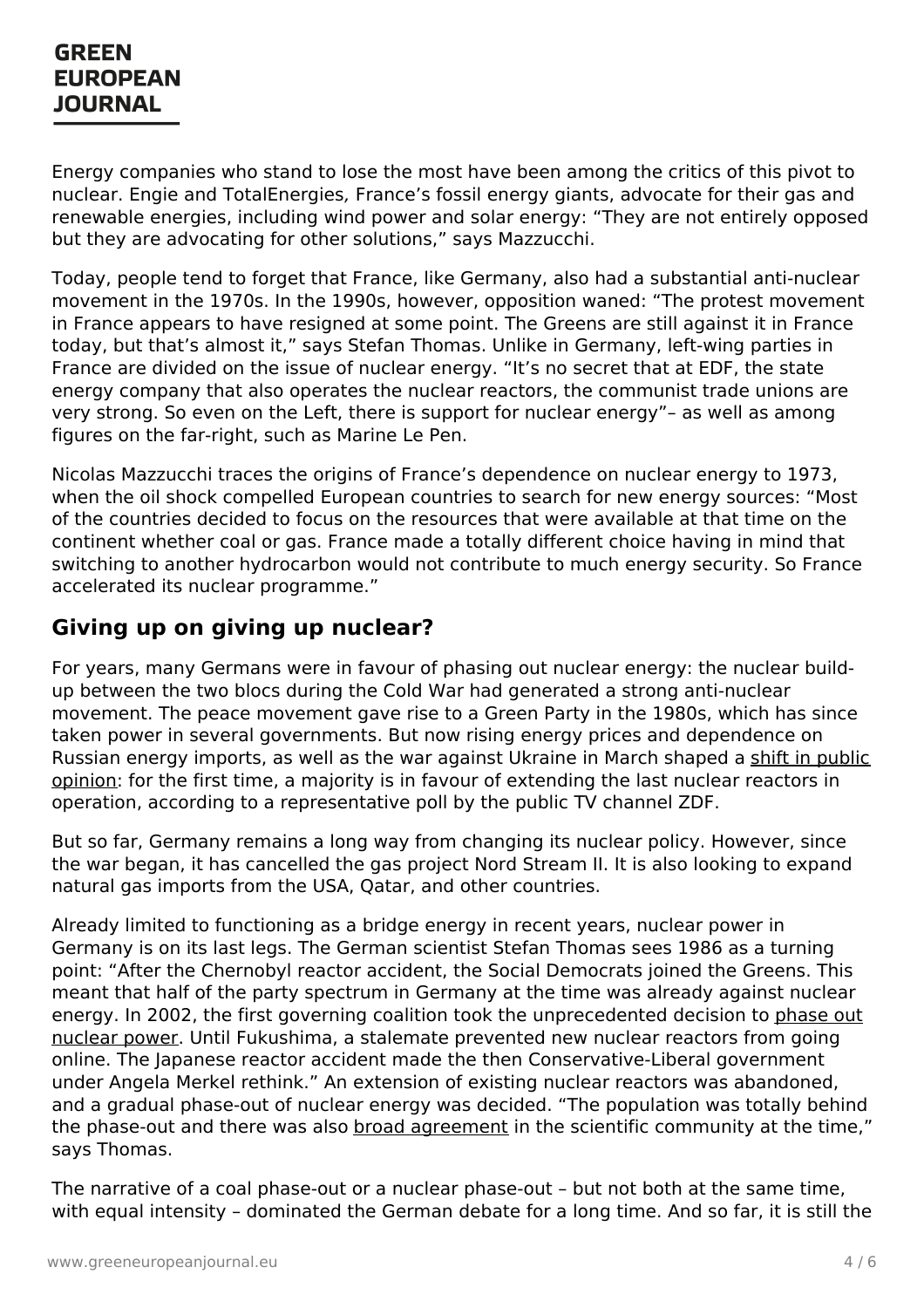plan. "We cannot phase out coal, nuclear, and natural gas energies at the same time," warns Thomas. The new traffic light coalition is eager to phased out coal by the end of the decade. But with high inflation and rising energy prices in the wake of Russia's war against Ukraine, some politicians on the [centre-right](https://www.politico.eu/article/politics-behind-germany-refusal-reconsider-nuclear-phaseout/) have begun to advocate for an extension of the nuclear reactors in Germany.

> Energy security remains a long way off and there are no easy answers.

Bavaria's Prime Minister Markus Söder, an influential politician of the conservative opposition recently said: "Of course, an extension would be possible from a purely technical point of view. The question is whether one wants it politically. I believe that for three to five years it would simply be a good transition in this emergency situation to produce cheap electricity that at the same time does not cause any climate pollution." The Green Secretary of State for Economic Affairs Michael Kellner is unconvinced by the proposal: "I don't see how nuclear power plants can help for the next winter, because they also need fuel, and you can't get that easily either." However, coal-fired power plants will be kept in reserve for all eventualities.

In the crisis situation in Europe, Germany seems to be at least reconsidering its position on nuclear energy. Whether it will change course remains to be seen. From his statements at the EU summit in Versailles, it is evident that Macron thinks his push for nuclear has been strengthened: "Today, France depends less on foreign gas supplies because we rely on nuclear energy."

Ultimately, both large European economies are united by a major common goal: compliance with the Paris Climate Agreement and the promise to be climate-neutral in the EU by the middle of the century – but their paths to this goal are very different. The potential for cross-border collaboration between the two countries towards this goal, at least on a small scale, is demonstrated by the Franco-German Zukunftswerk, a bilingual citizens' dialogue intended to bring about the energy turnaround in local communities on a basis of solidarity.

The debate about energy supply in the wake of dependence on Russian energy imports has shaken up seemingly immovable, decades-old positions. While both countries stand by their basic principles – phasing out nuclear power in Germany and expanding nuclear power in France – the crisis is also a reminder that energy security remains a long way off, and that there are no easy answers. France's nuclear fleet is ageing and overhauling it will take years. Similarly, nuclear fuel needs to be imported from other parts of the world. In Germany, renewable energy has yet to reach the point where it can forego fossil energy imports. In the push to phase out Russian imports, the German government has been forced to [deepen](https://www.greeneuropeanjournal.eu) ties with states like Qatar to secure alternative supplies.